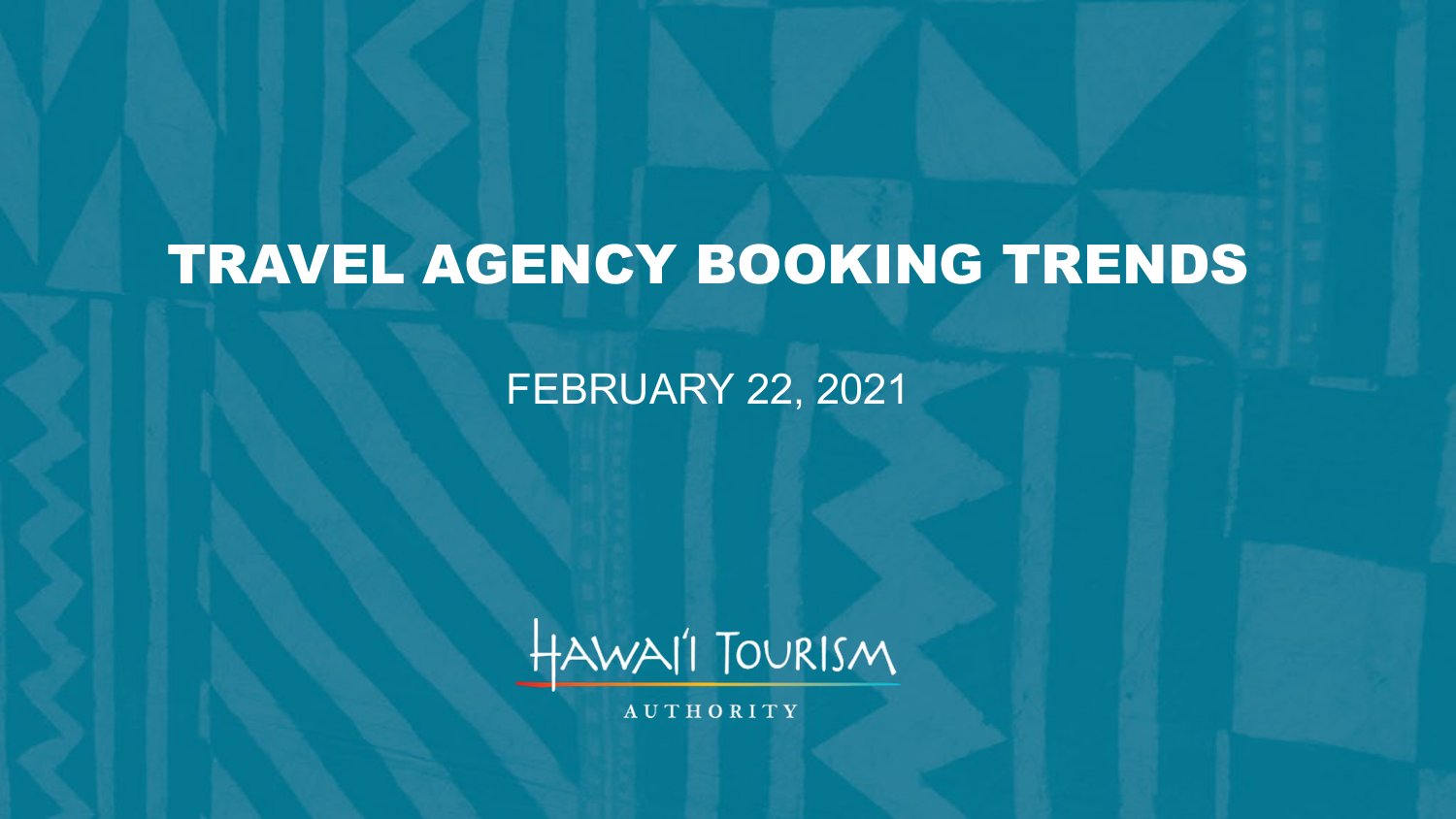# Global Agency Pro

- HTA subscribes to Global Agency Pro, an online travel distribution system consisting of Travel Agency data
- Global Agency Pro provides access to over 90% of the world's Travel Agency airline transactions
- The database consists of five years of historical ticketing data and one year of advance purchase data
- The information is updated daily with a recency of two days prior to current date

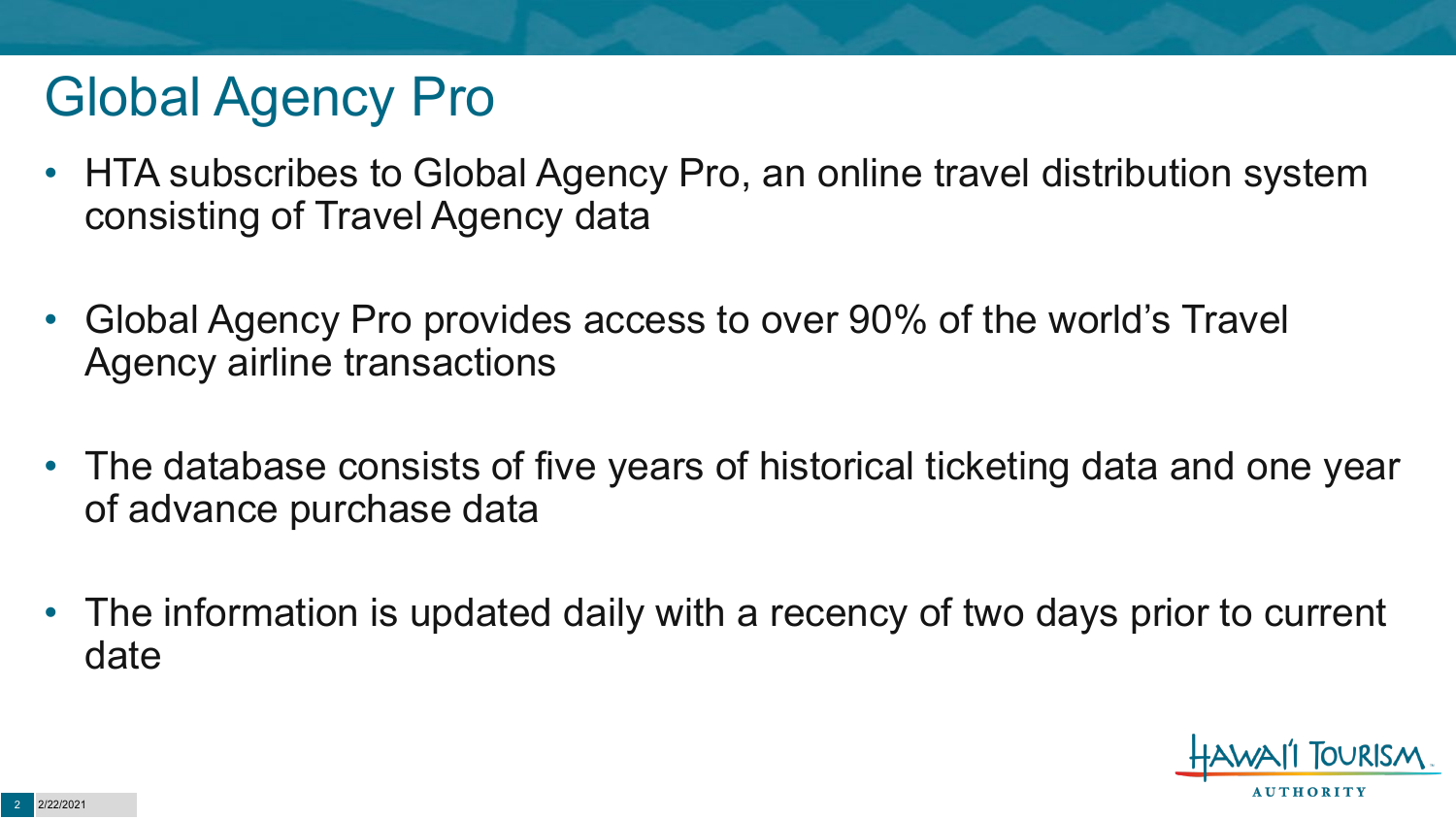# Global Agency Pro Index

### • Bookings

- Net sum of the number of visitors (i.e., excluding Hawai'i residents and inter-island travelers) from Sales transactions counted, including Exchanges and Refunds.
- Booking Date
- The date on which the ticket was purchased by the passenger. Also known as the Sales Date

### • Travel Date

– The date on which travel is expected to take place.

## • Point of Origin Country

– The country which contains the airport at which the ticket started

## • Travel Agency

– Travel Agency associated with the ticket is doing business (DBA)

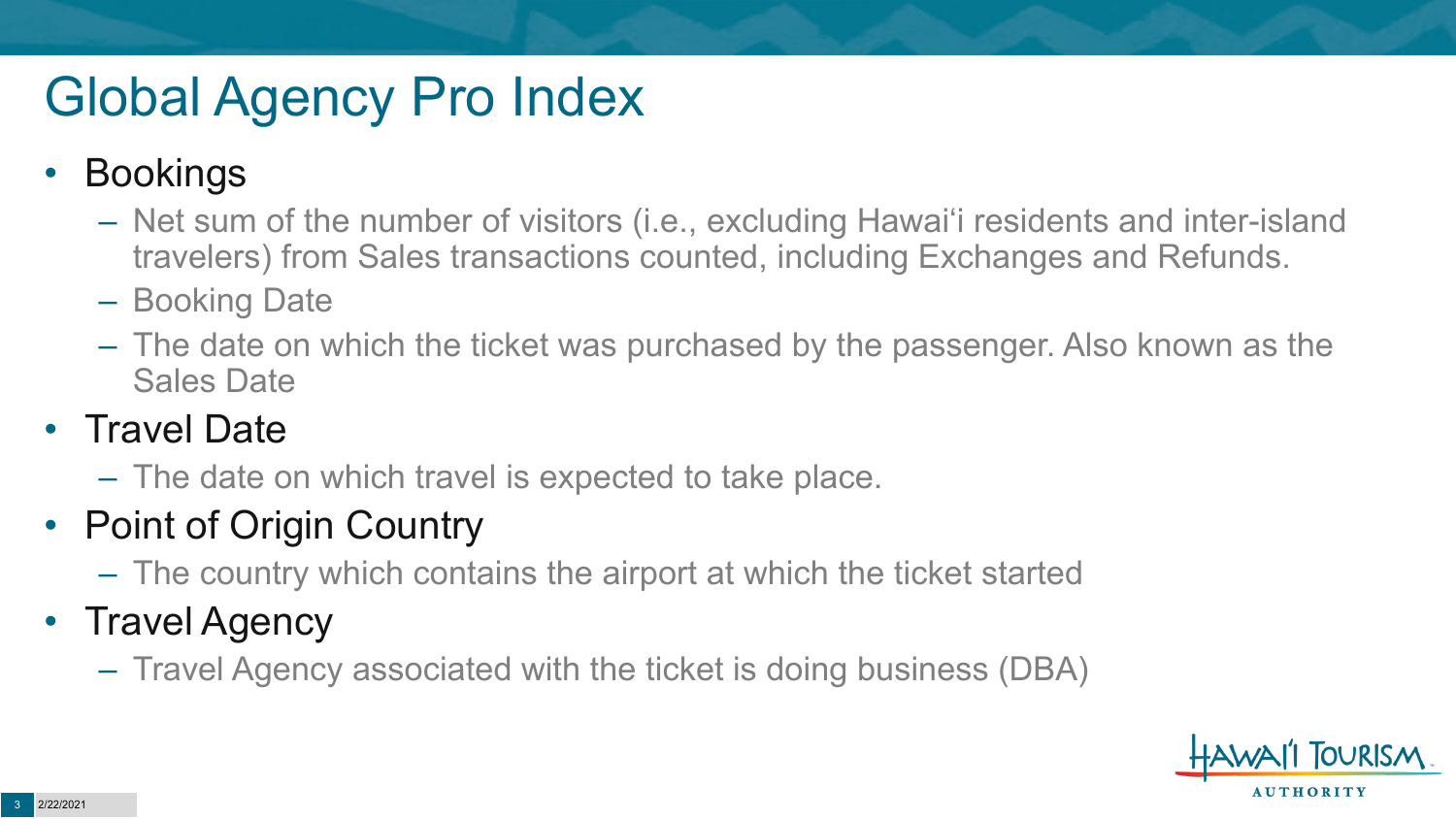US

#### Travel Agency Booking Pace for Future Arrivals, by Month

#### Travel Agency Booking Pace for Future Arrivals, by Quarter





250,000



Source: Global Agency Pro as of 02/20/21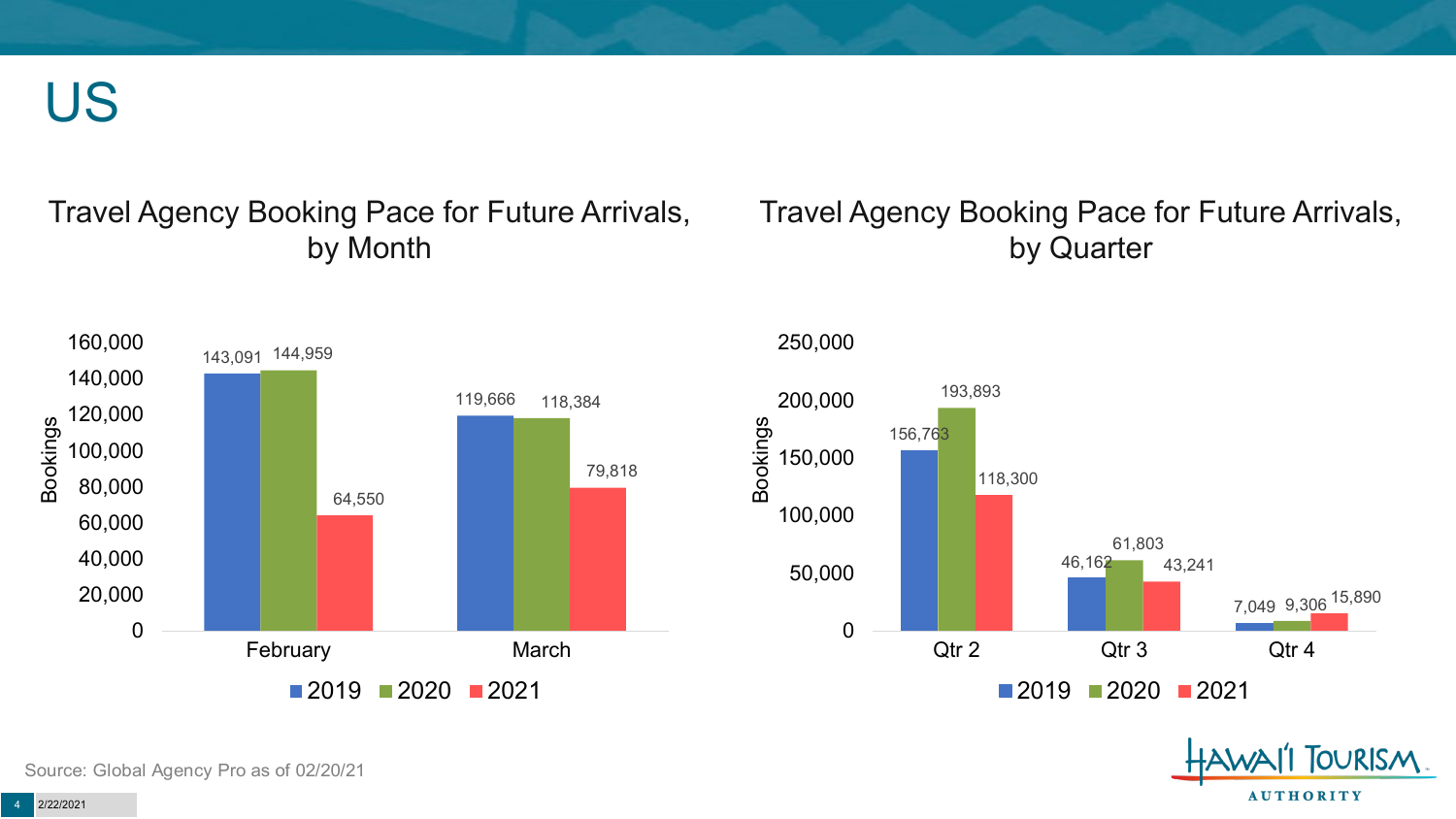

#### Travel Agency Booking Pace for Future Arrivals, by Month

### Travel Agency Booking Pace for Future Arrivals, by Quarter







Source: Global Agency Pro as of 02/20/21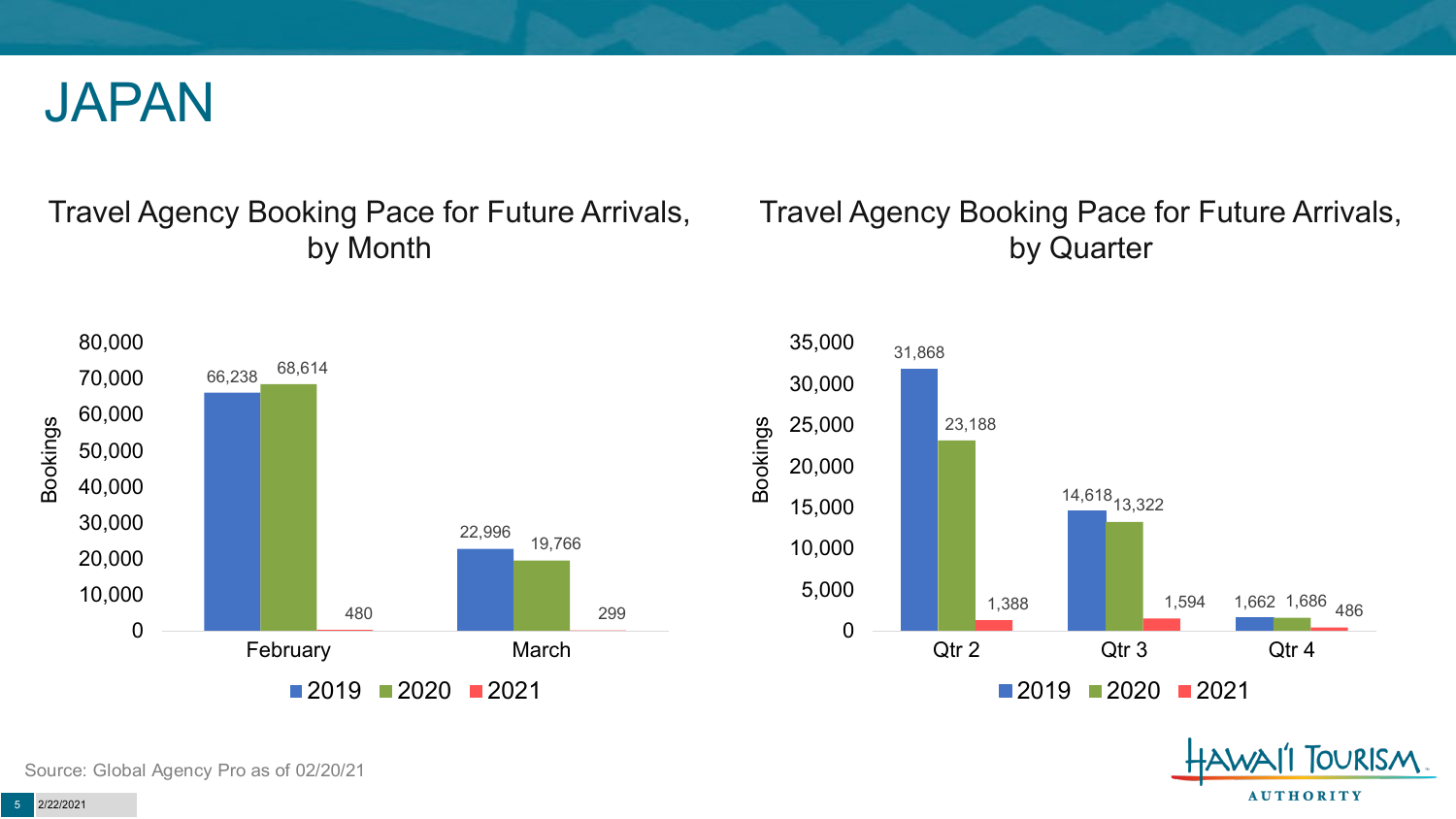## CANADA

### Travel Agency Booking Pace for Future Arrivals, by Month

### Travel Agency Booking Pace for Future Arrivals, by Quarter





**FOURISM** 

**AUTHORITY** 

Source: Global Agency Pro as of 02/20/21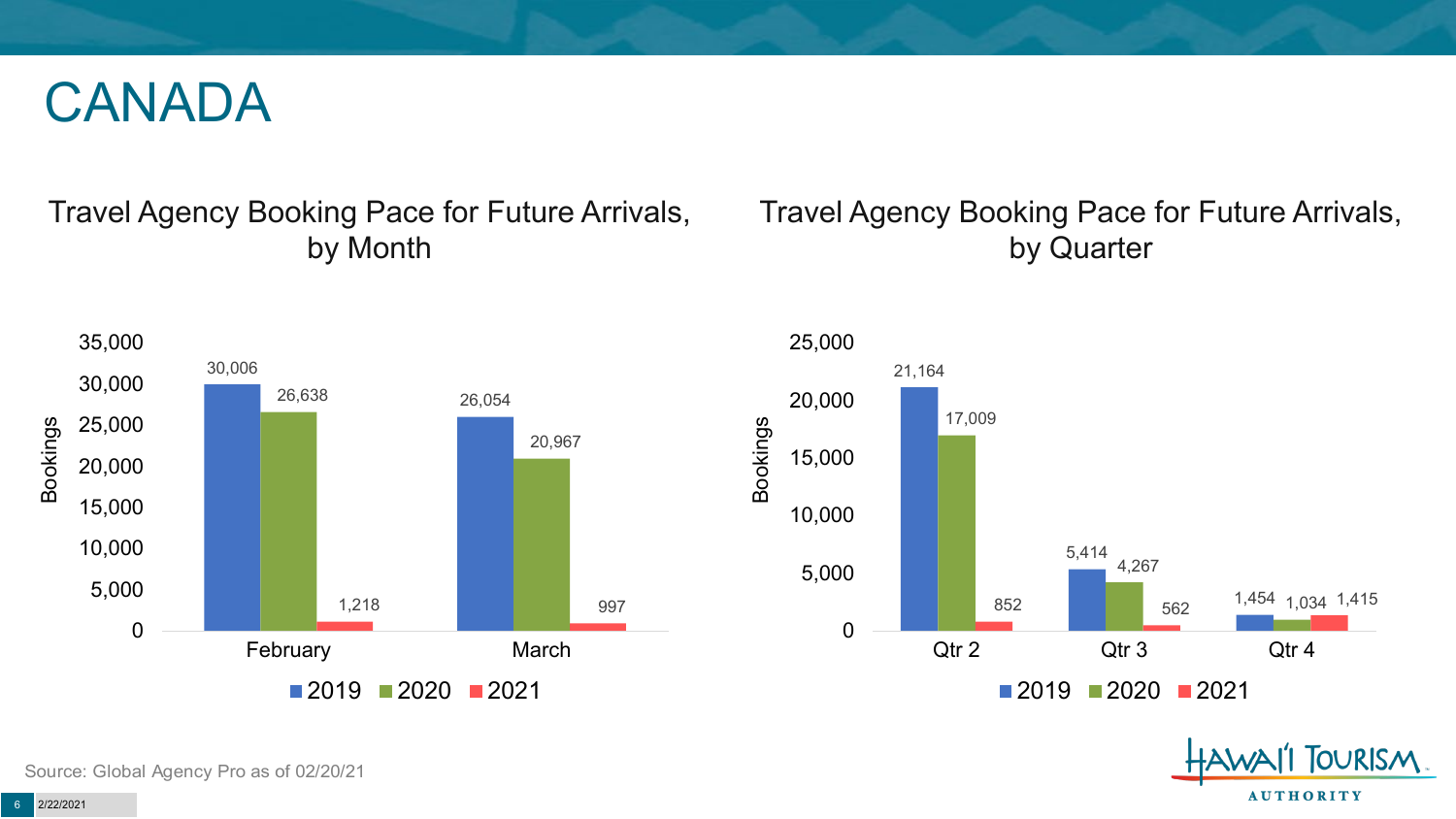## AUSTRALIA

Travel Agency Booking Pace for Future Arrivals, by Month



### Travel Agency Booking Pace for Future Arrivals, by Quarter





Source: Global Agency Pro as of 02/20/21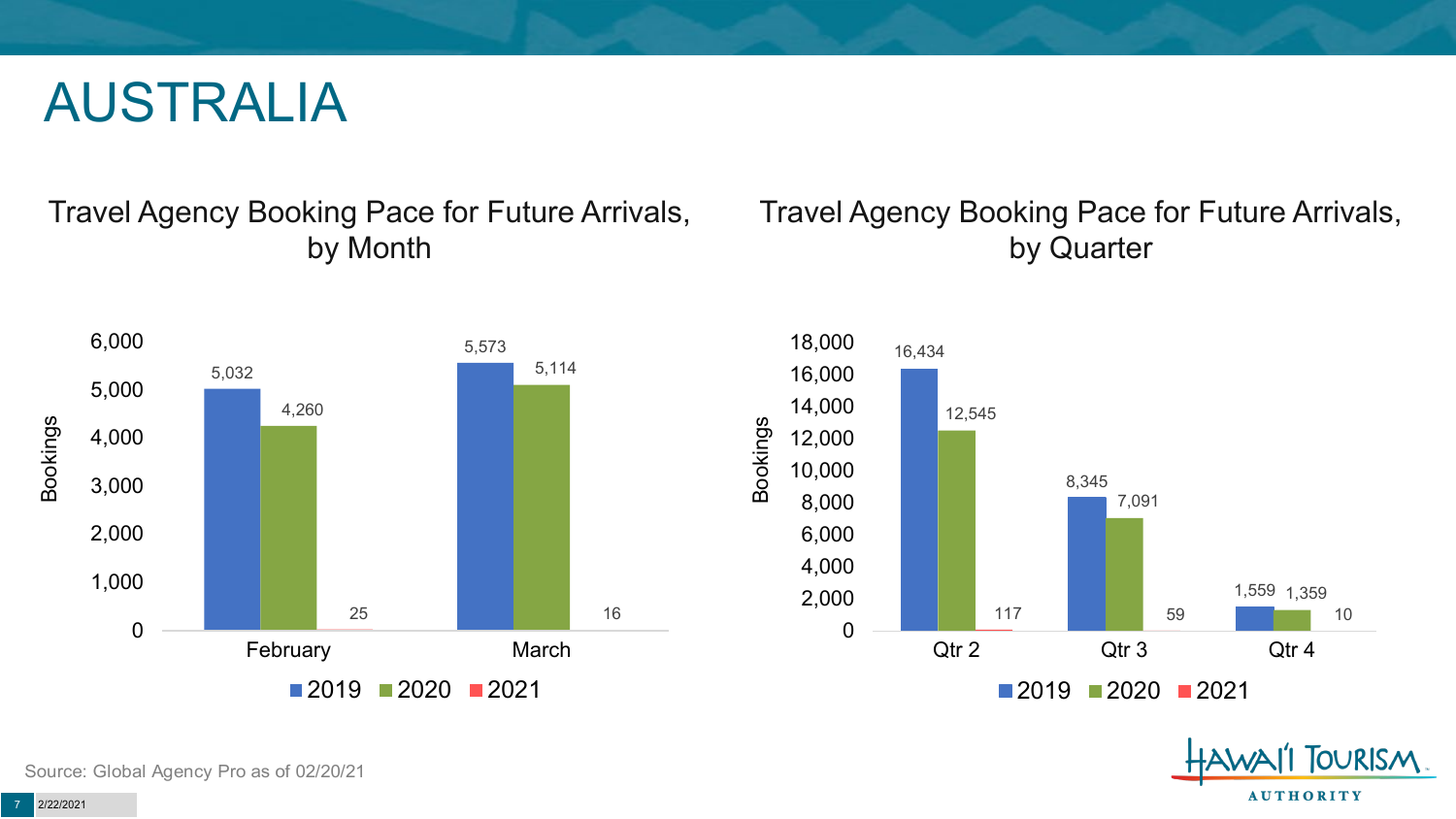# O'ahu by Month 2021











February March

 $2019$  2020 2021

0

**OURISM AUTHORITY** 

23 13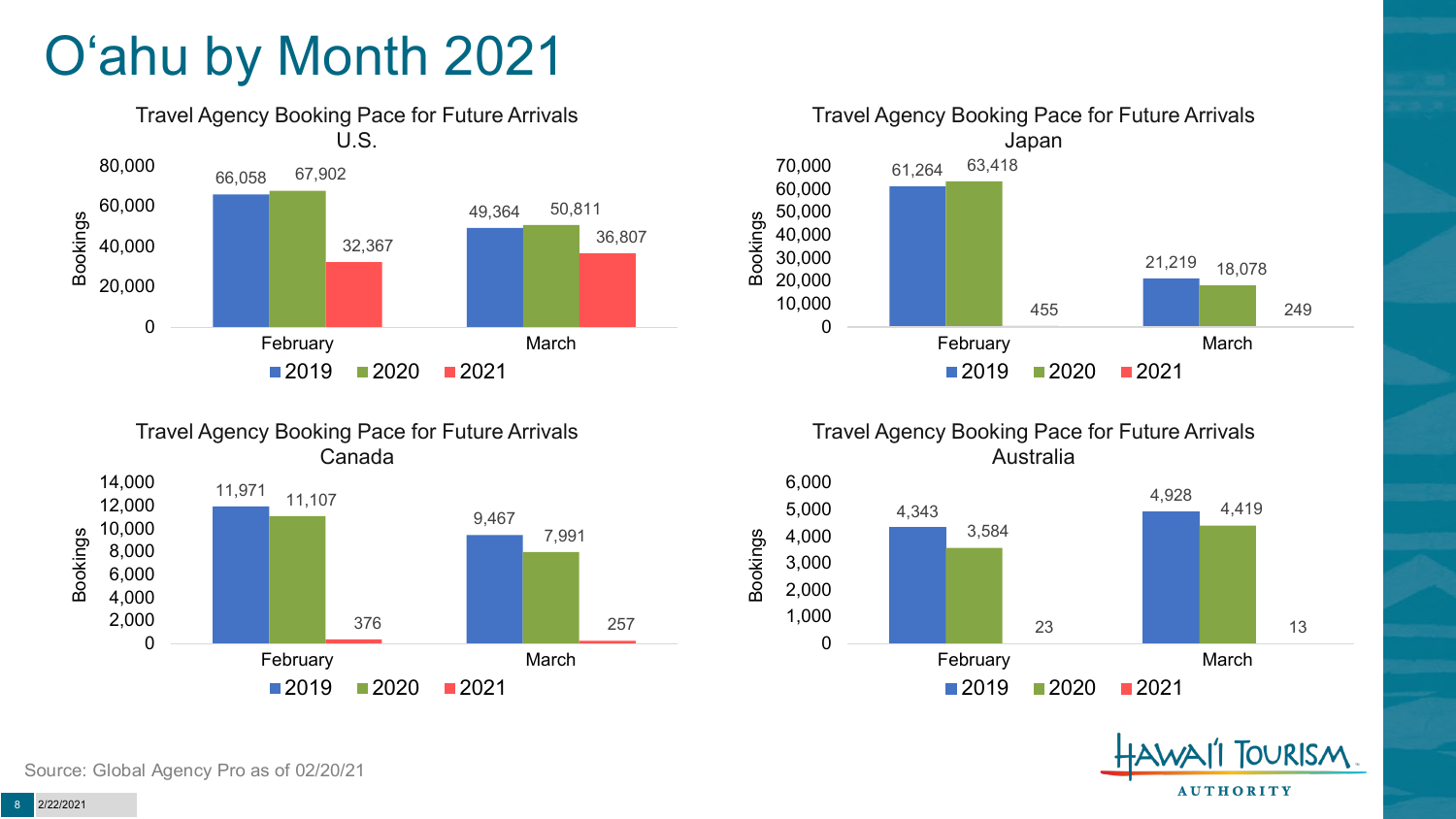# O'ahu by Quarter 2021







Travel Agency Booking Pace for Future Arrivals Australia





Source: Global Agency Pro as of 02/20/21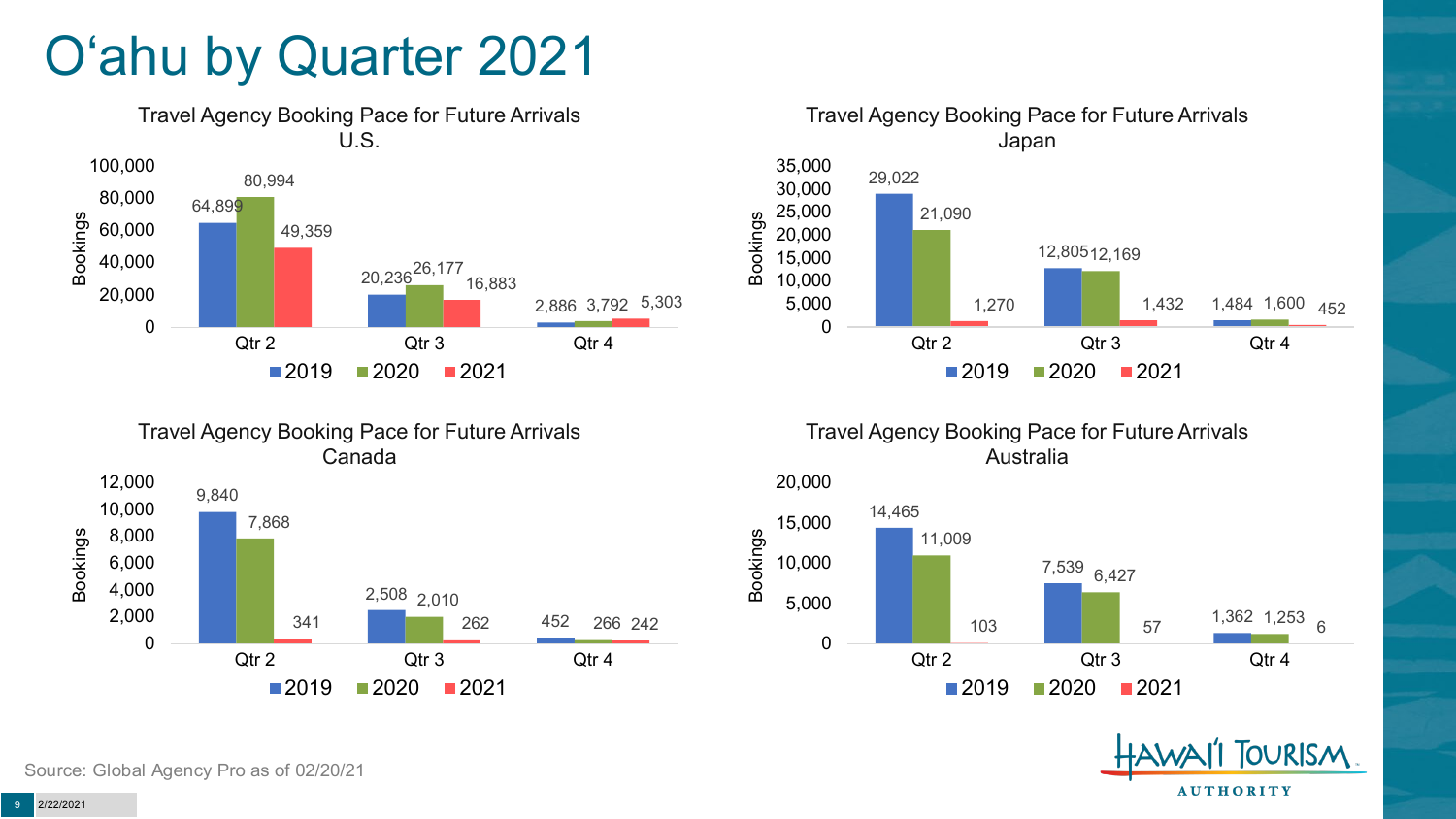# Maui by Month 2021











Source: Global Agency Pro as of 02/20/21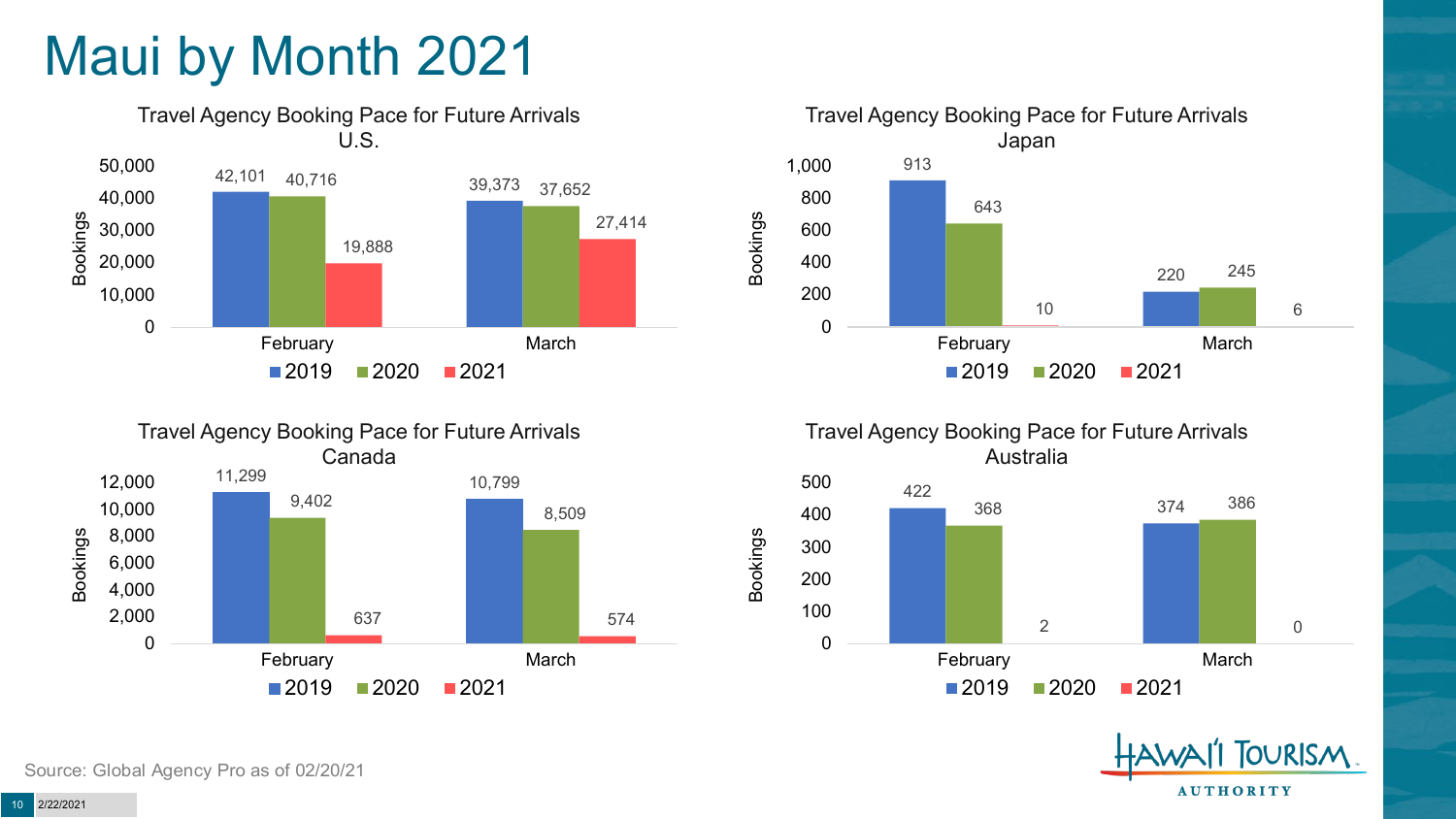## Maui by Quarter 2021







Travel Agency Booking Pace for Future Arrivals Australia



Bookings



Source: Global Agency Pro as of 02/20/21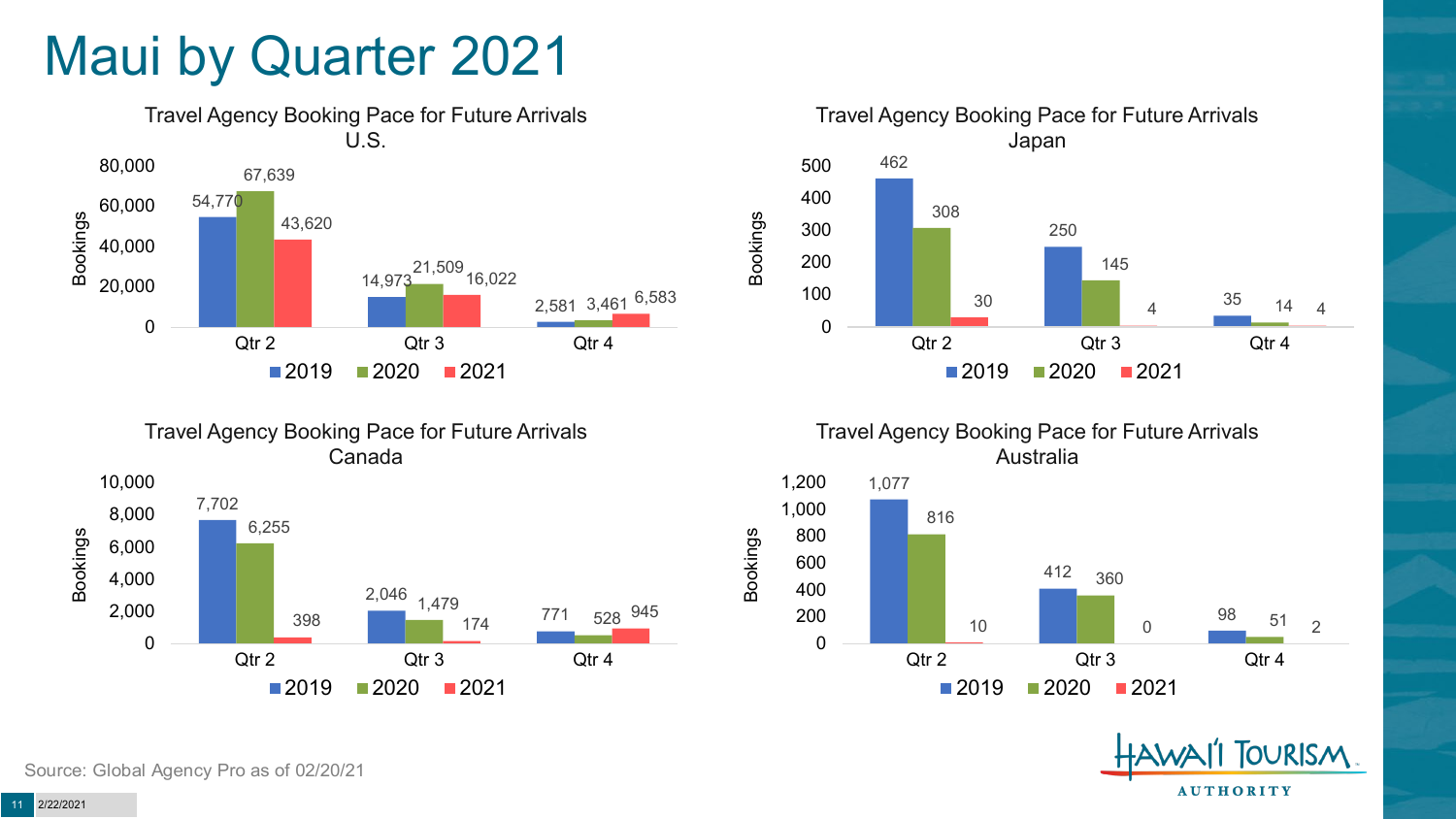# Moloka'i by Month 2021











Bookings

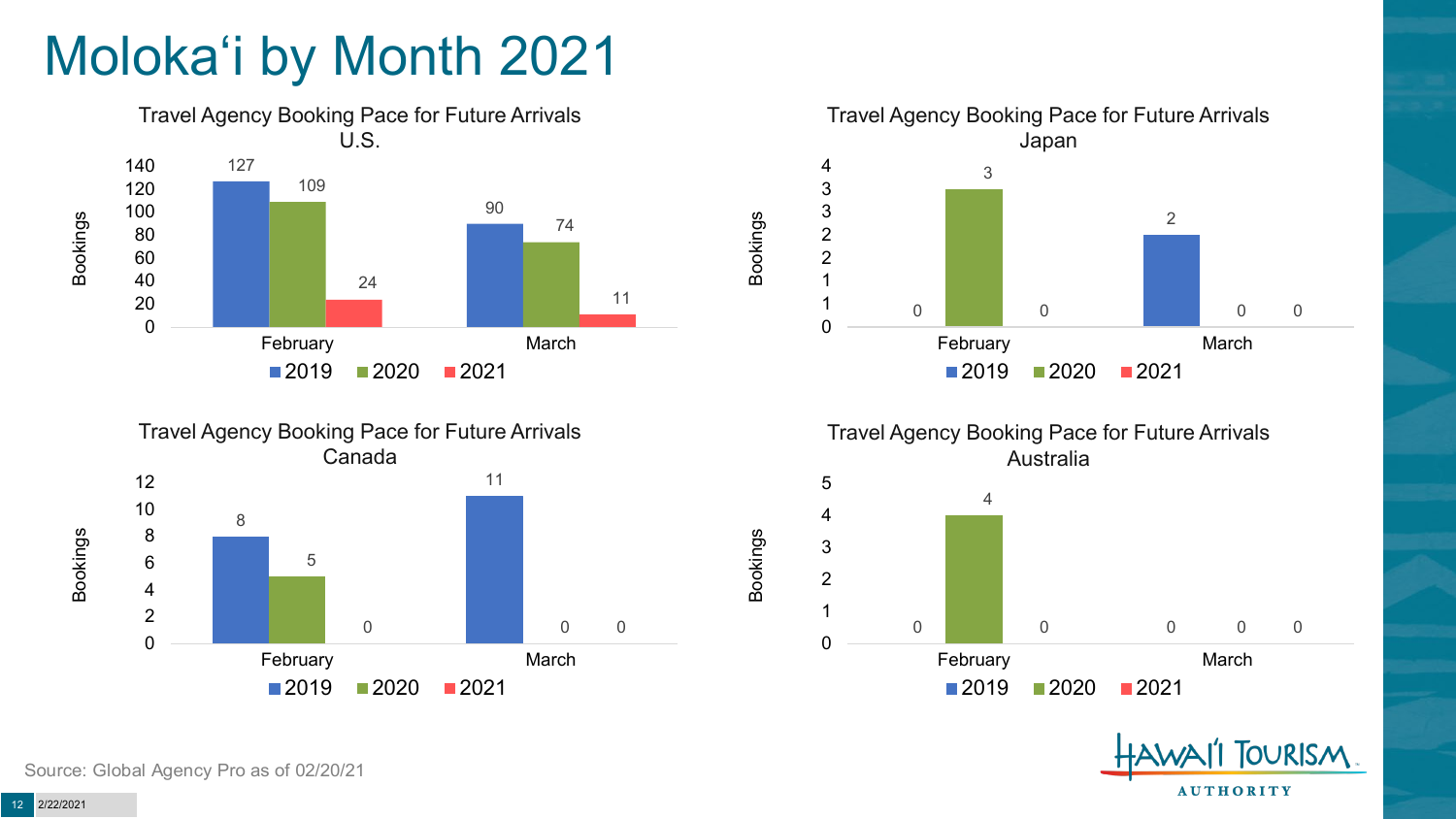# Moloka'i by Quarter 2021









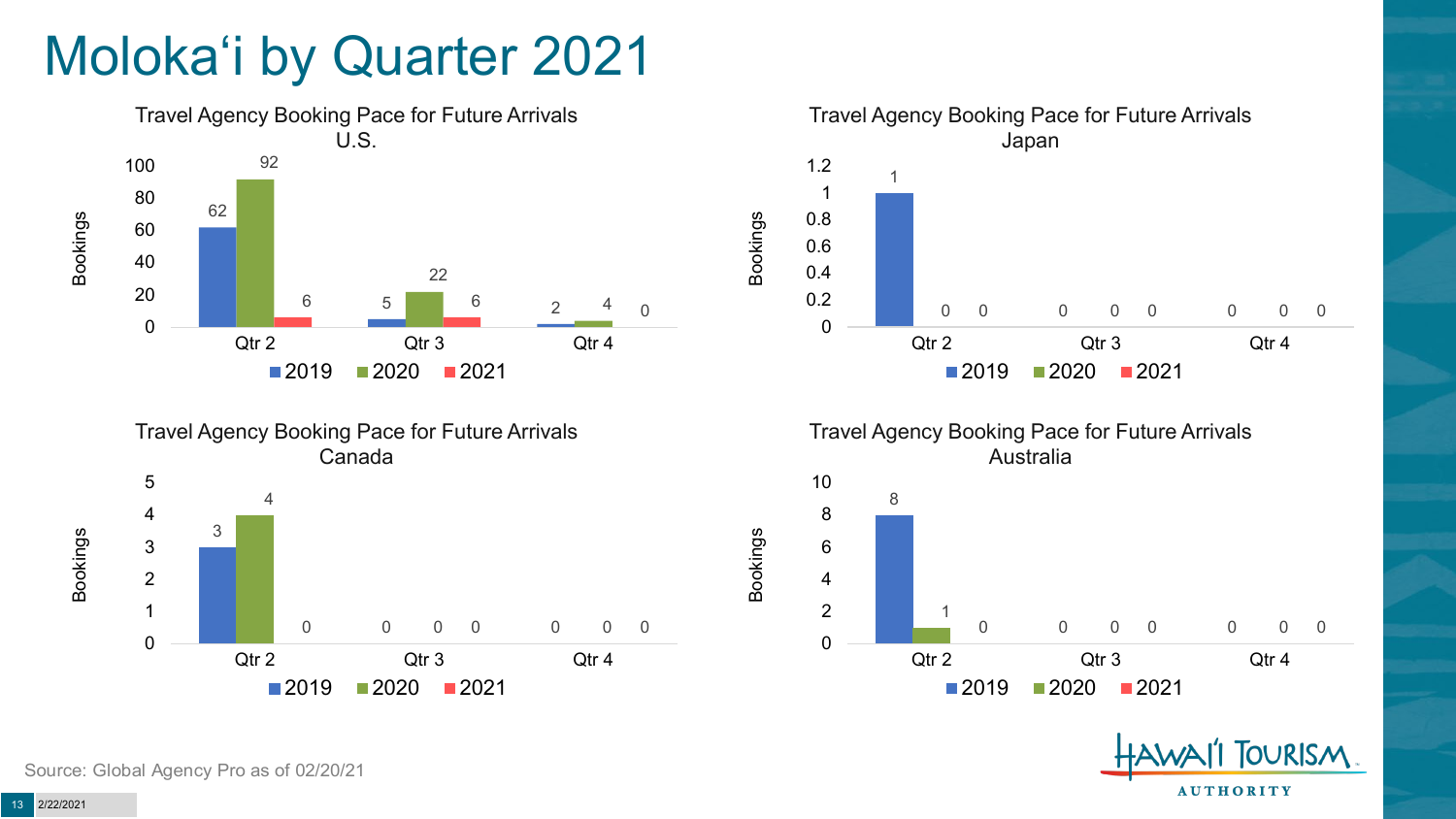# Lāna'i by Month 2021









Bookings



Source: Global Agency Pro as of 02/20/21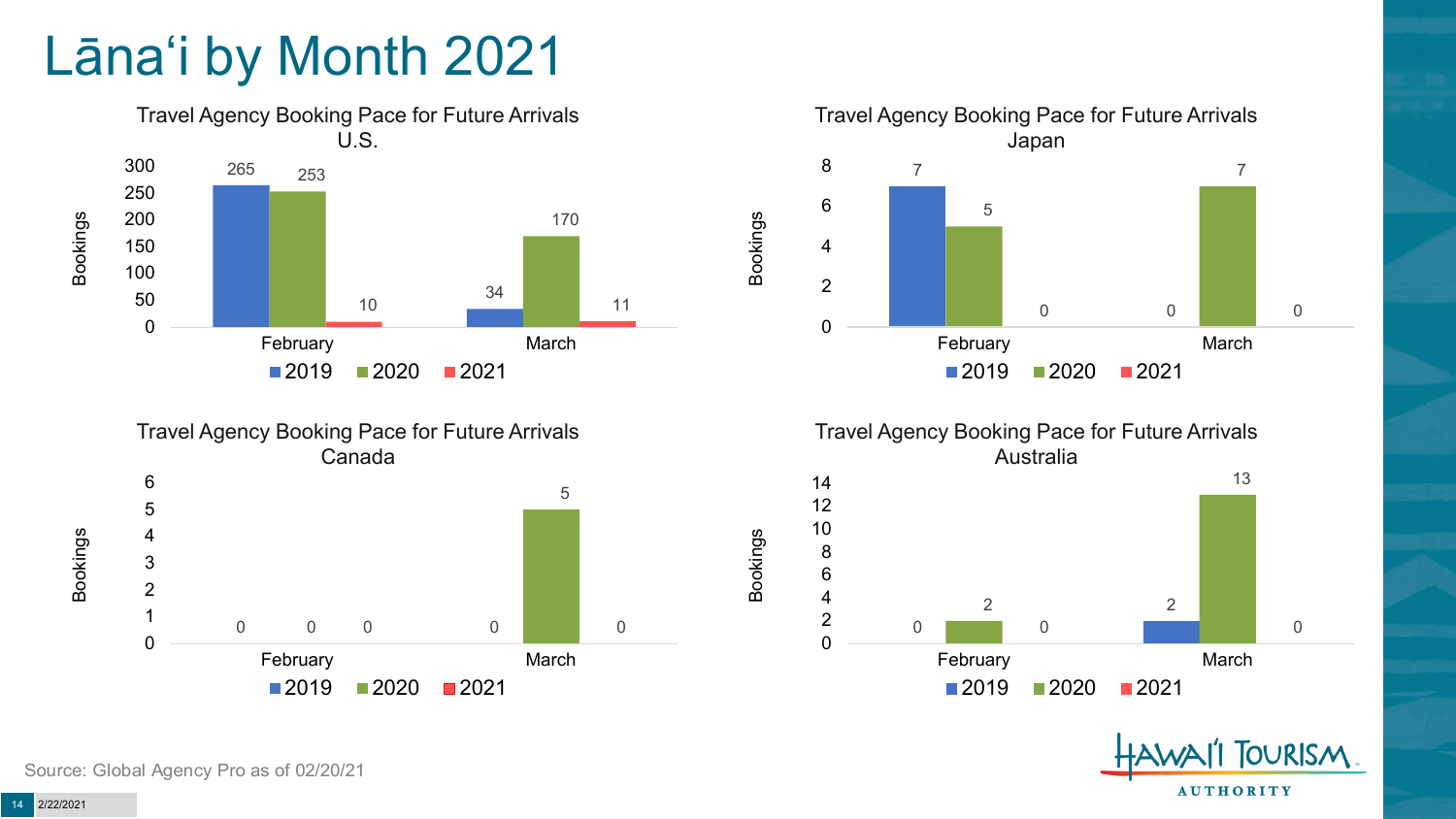## Lāna'i by Quarter 2021











Source: Global Agency Pro as of 02/20/21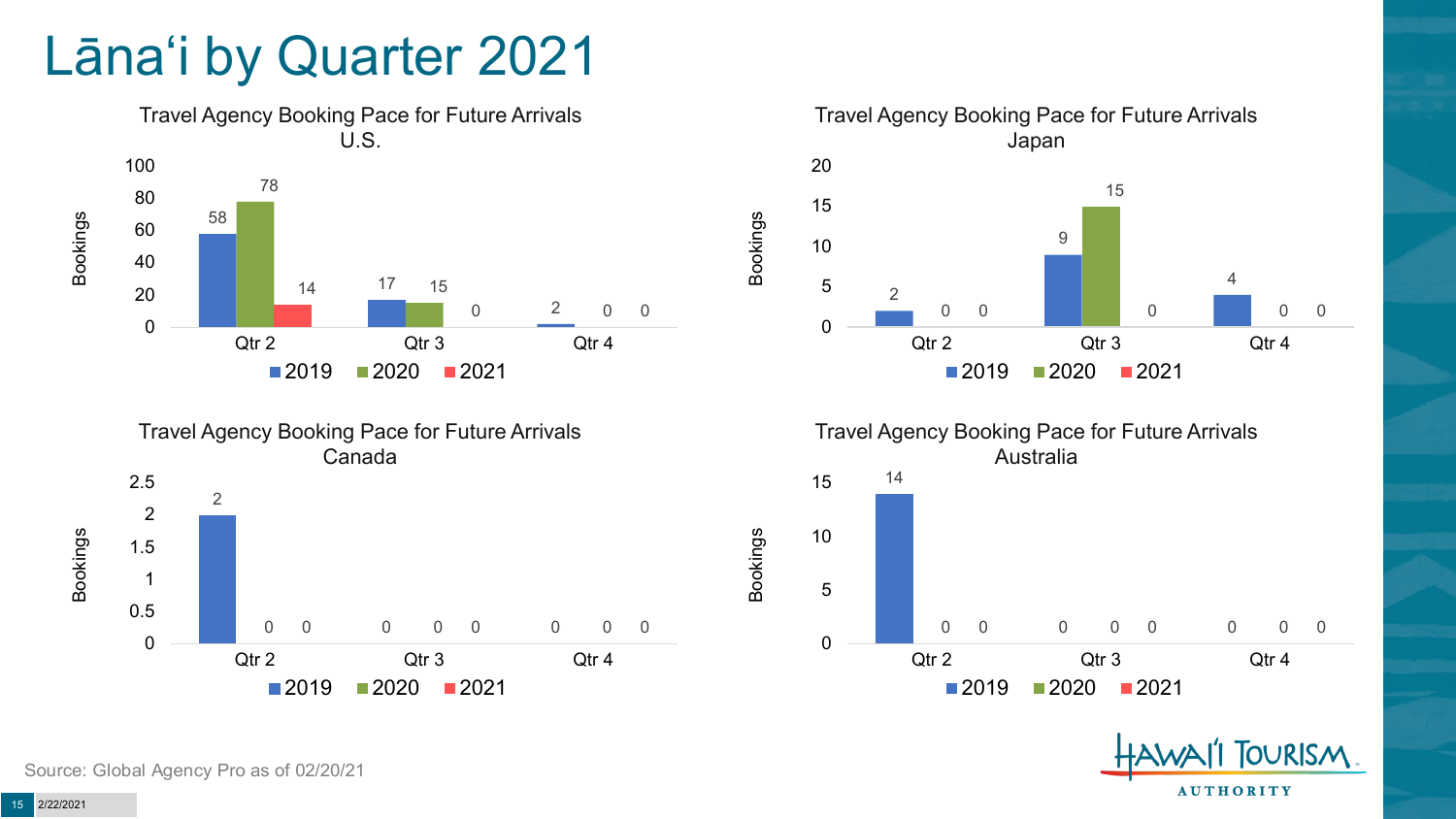# Kaua'i by Month 2021











Source: Global Agency Pro as of 02/20/21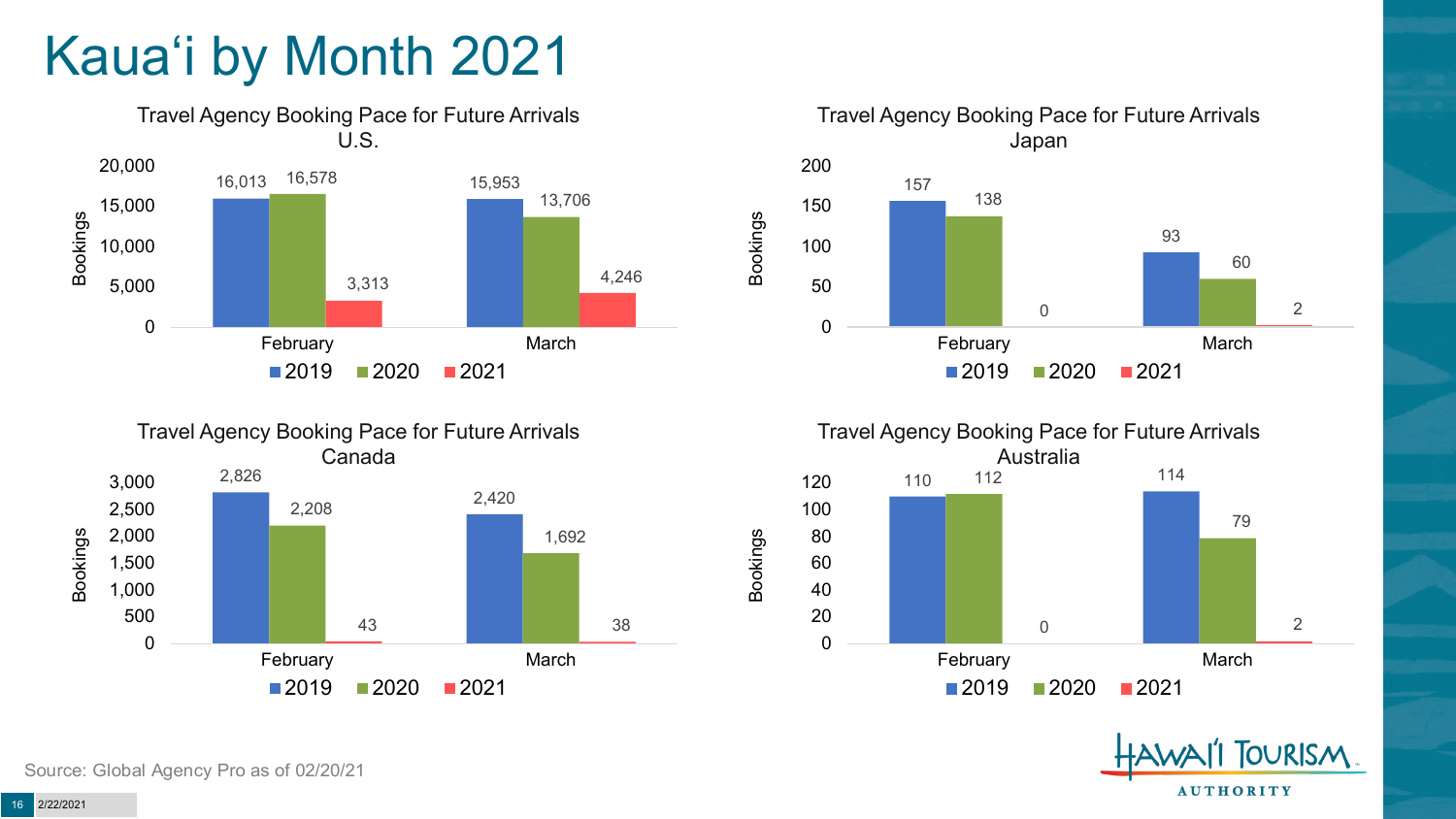# Kaua'i by Quarter 2021







Travel Agency Booking Pace for Future Arrivals Australia

Bookings





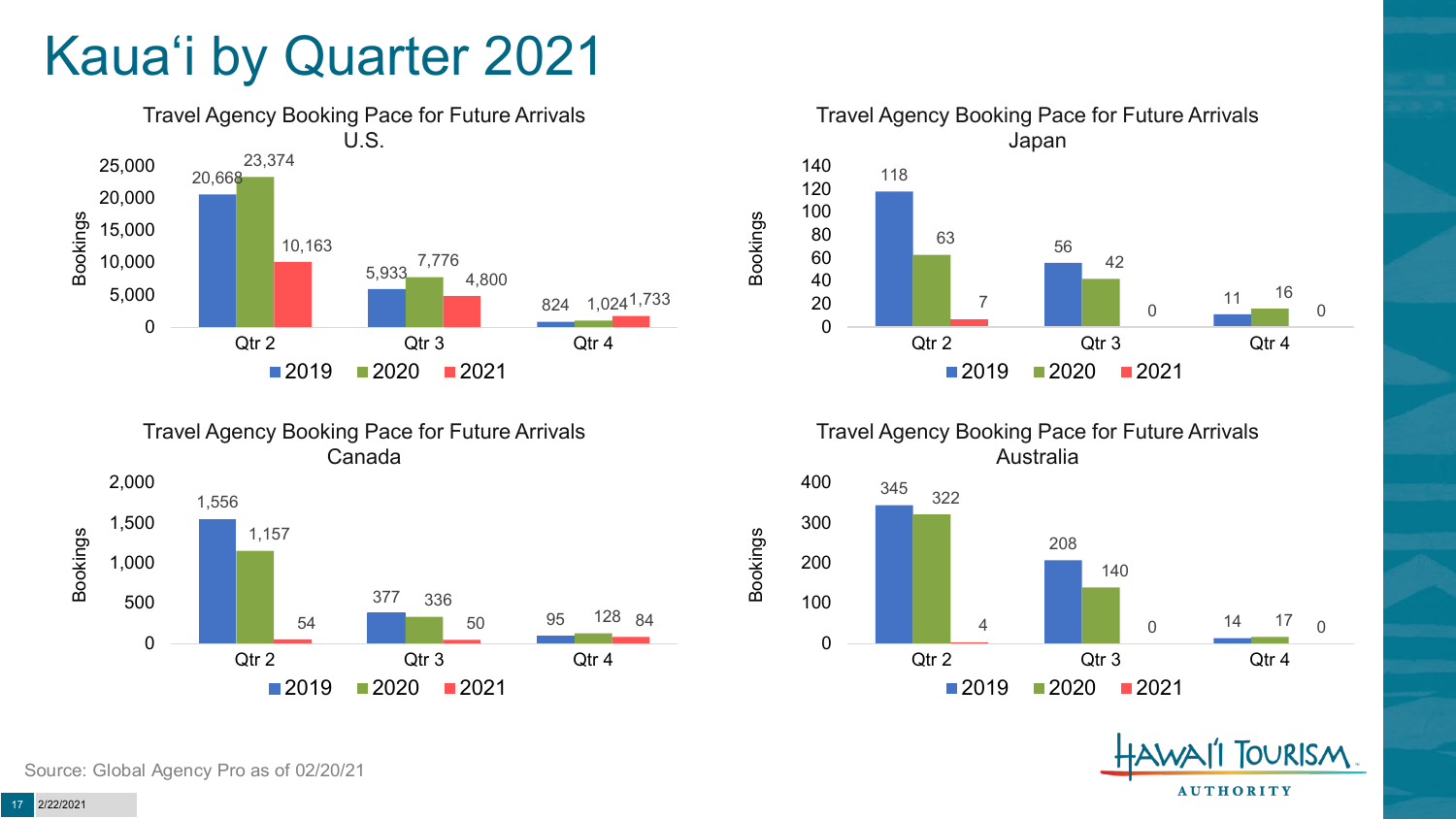# Hawai'i Island by Month 2021







Travel Agency Booking Pace for Future Arrivals Australia

Bookings